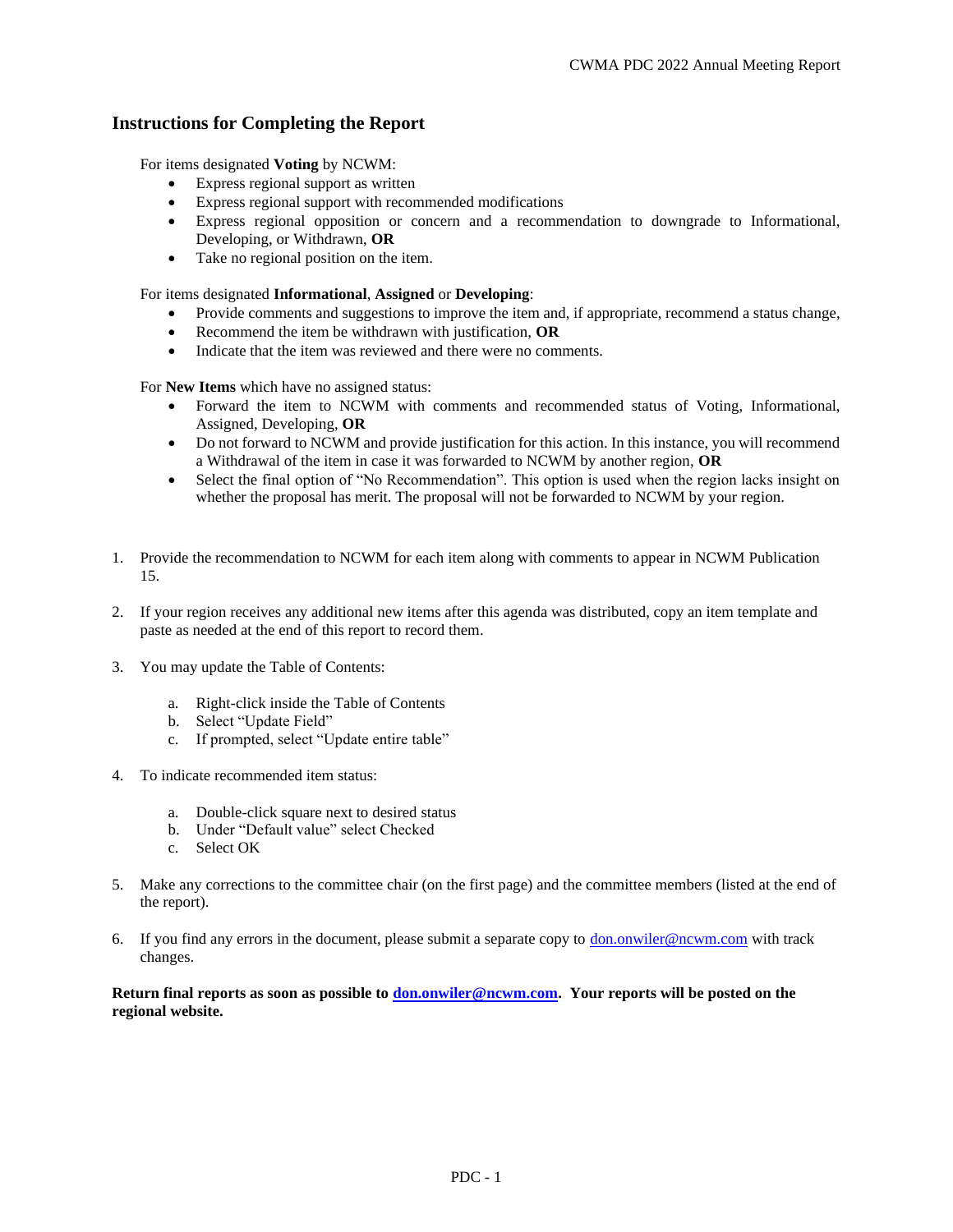## **NEWMA Professional Development Committee (PDC) 2022 Annual Meeting Agenda**

Ms. Elizabeth Lambert, Committee Chair Missouri

## **INTRODUCTION**

The PDC Committee (hereinafter referred to as the "Committee") submits this Committee Interim Report for consideration by National Conference on Weights and Measures (NCWM). This report contains the items discussed and actions proposed by the Committee during the January Interim Meeting. The report will address the following items in Table A during the Annual Meeting. Table A identifies the agenda items by reference key, title of item, and page number and addresses the appendices by appendix designations and page number. The acronyms for organizations and technical terms used throughout the report are identified in Table B. The first three letters of an item's reference key are assigned from the Subject Series List. The status of each item contained in the report is designated as one of the following status: **(D) Developing Item:** the Committee determined the item has merit; however, the item was returned to the submitter or other designated party for further development before any action can be taken at the national level; **(A) Assigned Item:** the committee has assigned development of the item to a recognized subcommittee or task group within NCWM. **(I) Informational Item:** the item is under consideration by the Committee but not proposed for Voting; **(V) Voting Item:** the Committee is making recommendations requiring a vote by the active members of NCWM; **(W) Withdrawn Item:** the item has been removed from consideration by the Committee.

Some Voting Items are considered individually; others may be grouped in a consent calendar. Consent calendar items are Voting Items that the Committee has assembled as a single Voting Item during their deliberation after the Open Hearings on the assumption that the items are without opposition and will not require discussion. The Voting Items that have been grouped into consent calendar items will be listed on the addendum sheets. Prior to adoption of the consent calendar, the Committee will entertain any requests from the floor to remove specific items from the consent calendar to be discussed and voted upon individually.

Committees may change the status designation of agenda items (Developing, Assigned, Informational, Voting and Withdrawn) up until the report is adopted, except that items which are marked Developing, Informational or Withdrawn cannot be changed to Voting Status. Any change from the Committee Interim Report (as contained in this publication) or from what appears on the addendum sheets will be explained to the attendees prior to a motion and will be acted upon by the active members of NCWM prior to calling for the vote.

An "Item Under Consideration" is a statement of proposal and not necessarily a recommendation of the Committee. Suggested revisions are shown in **bold face print** by **striking out** information to be deleted and **underlining** information to be added. Requirements that are proposed to be nonretroactive are printed in *bold faced italics*. Additional letters, presentations and data may have been part of the Committee's consideration. Please refer to <https://www.ncwm.net/meetings/annual/publication-16> to review these documents.

All sessions are open to registered attendees of the conference. If the Committee must discuss any issue that involves proprietary information or other confidential material; that portion of the session dealing with the special issue may be closed if (1) the Chairman or, in his absence, the Chairman-Elect approves; (2) the Executive Director is notified; and (3) an announcement of the closed meeting is posted on or near the door to the meeting session and at the registration desk. If possible, the posting will be done at least a day prior to the planned closed session.

**Note:** It is policy to use metric units of measurement in publications; however, recommendations received by NCWM technical committees and regional weights and measures associations have been printed in this publication as submitted. Therefore, the report may contain references to inch-pound units.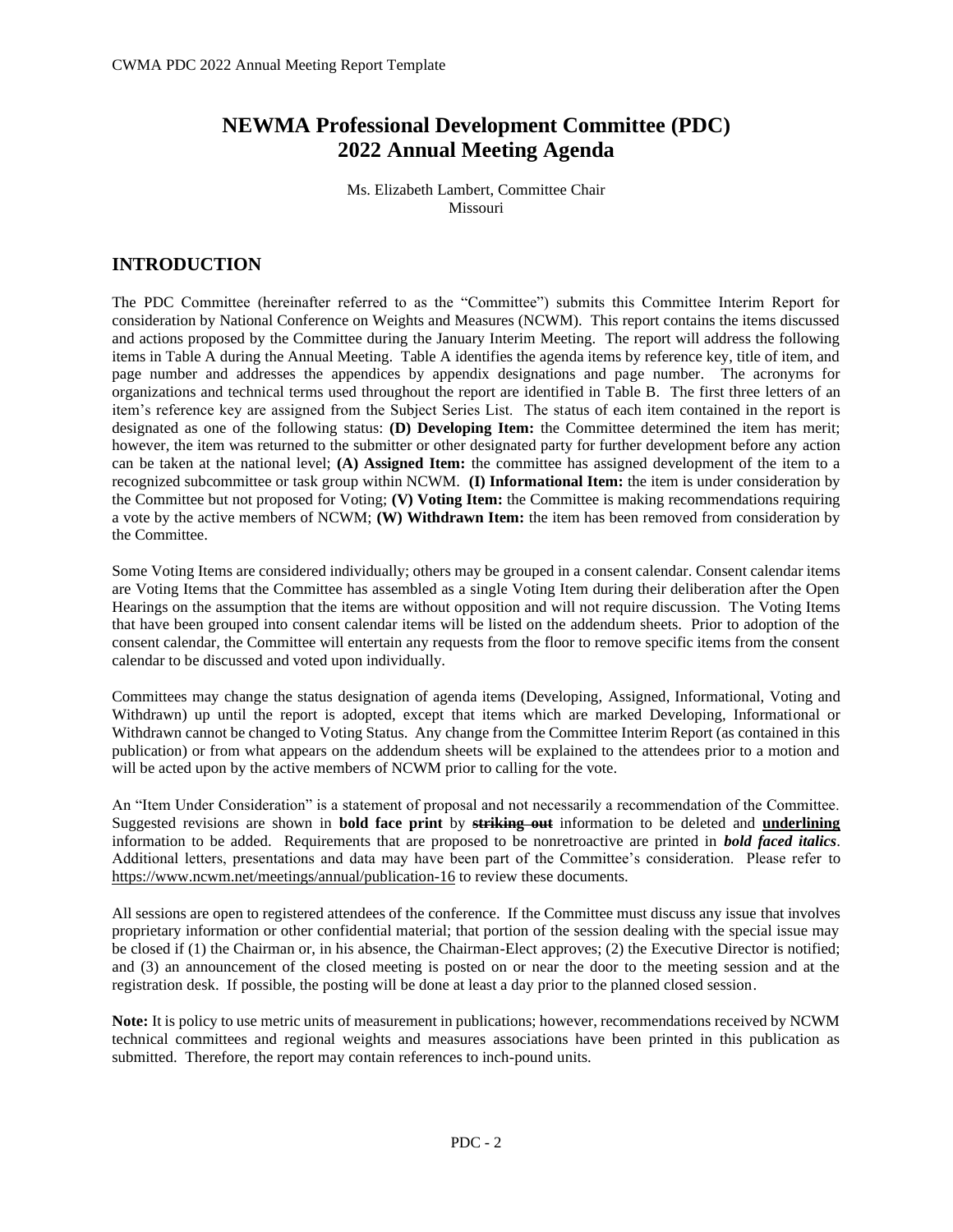| <b>Subject Series List</b> |  |
|----------------------------|--|
|                            |  |
|                            |  |
|                            |  |
|                            |  |

#### **Table A Table of Contents**

| <b>Reference Key</b>   |   | <b>Title of Item</b> | <b>PDC</b> Page |
|------------------------|---|----------------------|-----------------|
| <b>EDU – EDUCATION</b> |   |                      |                 |
| $EDU-1$                | L |                      |                 |
| $EDU-2$                | L |                      |                 |
| EDU-3                  | L |                      |                 |
| EDU-4                  |   |                      |                 |
|                        |   |                      |                 |
| PMT-1                  |   |                      |                 |
| $PMT-2$                | L |                      |                 |

#### **Table B Glossary of Acronyms and Terms**

| Acronym      | Term                          | Acronym     | Term                        |
|--------------|-------------------------------|-------------|-----------------------------|
| <b>CWMA</b>  | Central Weights and           | <b>OWM</b>  | Office of Weights and       |
|              | <b>Measures Association</b>   |             | <b>Measures</b>             |
| <b>NCWM</b>  | National Conference on        | PDC         | Professional Development    |
|              | <b>Weights and Measures</b>   |             | Committee                   |
| <b>NEWMA</b> | Northeastern Weights and      | <b>SWMA</b> | Southern Weights and        |
|              | <b>Measures Association</b>   |             | <b>Measures Association</b> |
| <b>NIST</b>  | National Institute of         | <b>WWMA</b> | Western Weights and         |
|              | Standards and                 |             | <b>Measures Association</b> |
|              | Technology                    |             |                             |
| <b>SETG</b>  | <b>Skimmer Education Task</b> |             |                             |
|              | Group                         |             |                             |
|              |                               |             |                             |

## **Details of All Items**

*(In order by Reference Key)*

### <span id="page-2-0"></span>**EDU – EDUCATION**

### <span id="page-2-1"></span>**EDU-1 I Professional Certification Program**

## **CWMA Report: EDU-1**

**Regional recommendation to NCWM on item status:**

Recommend as a Voting Item on the NCWM agenda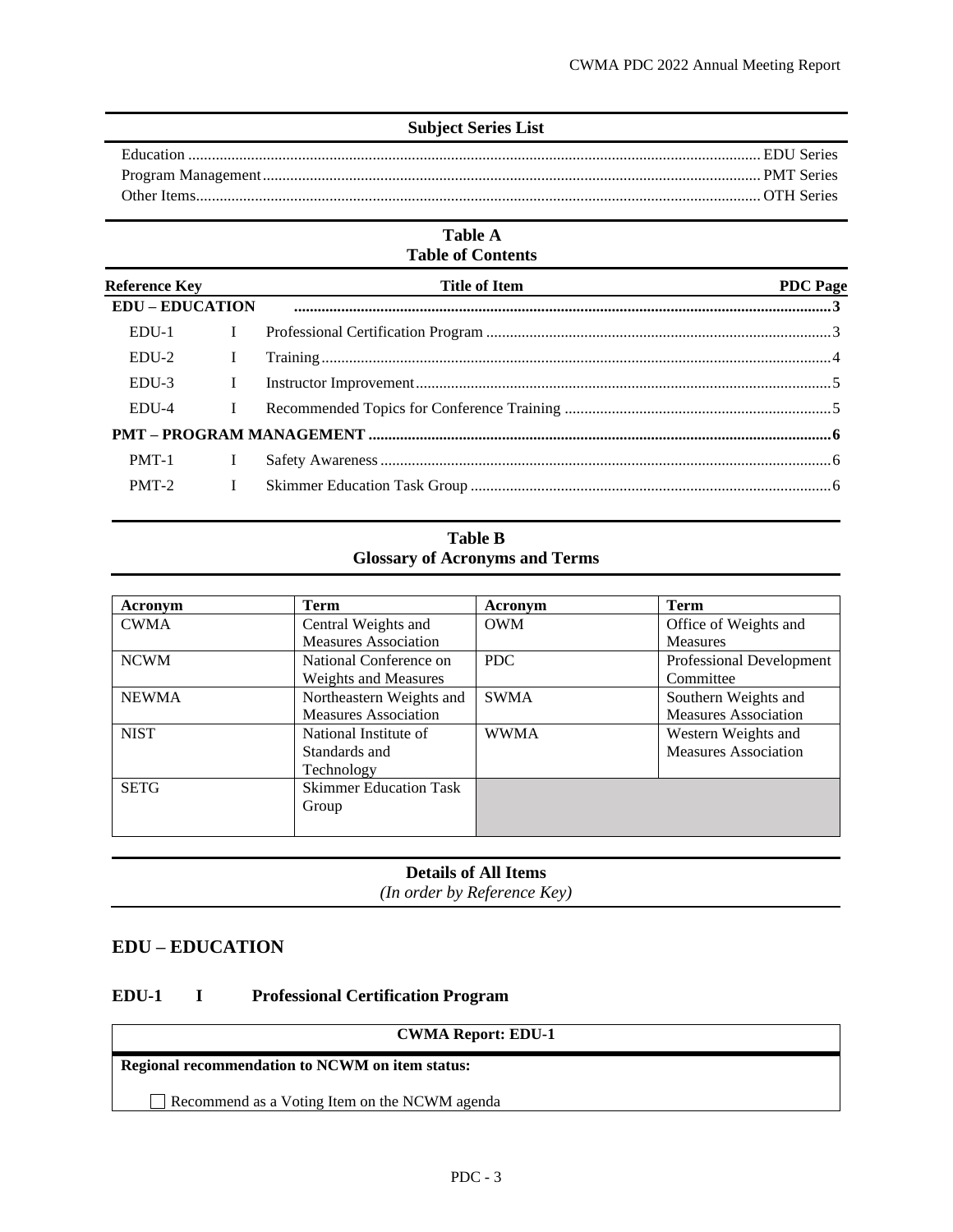$\boxtimes$  Recommend as an Information Item on the NCWM agenda Recommend as an Assigned Item on the NCWM agenda *(To be developed by an NCWM Task Group or Subcommittee)* Recommend as a Developing Item on the NCWM agenda *(To be developed by source of the proposal)*  Recommend Withdrawal of the Item from the NCWM agenda *(In the case of new proposals, do not forward this item to NCWM)* No recommendation from the region to NCWM  *(If this is a new proposal, it will not be forwarded to the national committee by this region)* **Comments and justification for the regional recommendation to NCWM:** *(This will appear in NCWM reports)*

Mr. Charles Stutesman (Kansas) stated that he supports the Professional Certification Program but he has some suggestions. He would like to see some mechanism to provide education on the questions missed on the exam. He would like to see the membership work together with NIST to provide materials to help in preparing the trainees for the test. Mr. Stutesman acknowledged there has been a decline in the certificates awarded since the onset of proctoring.

## <span id="page-3-0"></span>**EDU-2 I Training**

| <b>CWMA Report: EDU-2</b>                                                                                        |  |  |
|------------------------------------------------------------------------------------------------------------------|--|--|
| Regional recommendation to NCWM on item status:                                                                  |  |  |
| Recommend as a Voting Item on the NCWM agenda<br>$\boxtimes$ Recommend as an Information Item on the NCWM agenda |  |  |
| Recommend as an Assigned Item on the NCWM agenda                                                                 |  |  |
| (To be developed by an NCWM Task Group or Subcommittee)                                                          |  |  |
| Recommend as a Developing Item on the NCWM agenda                                                                |  |  |
| (To be developed by source of the proposal)                                                                      |  |  |
| Recommend Withdrawal of the Item from the NCWM agenda                                                            |  |  |
| (In the case of new proposals, do not forward this item to NCWM)                                                 |  |  |
| No recommendation from the region to NCWM                                                                        |  |  |
| (If this is a new proposal, it will not be forwarded to the national committee by this region)                   |  |  |
|                                                                                                                  |  |  |
| <b>Comments and justification for the regional recommendation to NCWM:</b> (This will appear in NCWM reports)    |  |  |
| Mr. Charles Stutesman (Kansas) reported that he loves the training provided by NIST but occasionally travel is a |  |  |
| problem for them due to federal government shutdowns and other unforeseen circumstances. He reiterated that this |  |  |
| travel restriction is due to no fault of NIST. Mr. Stutesman provided that he believes it is time for NCWM to    |  |  |
| develop a training program and the conference has the opportunity to do so because of the active membership and  |  |  |
| the subject matter experts within the regions. He mentioned manufacturers could help fund the program. Mr.       |  |  |

Stutesman added that in 2019 Kansas hosted a VTM and Loading Rack training, which was so popular that registration had to be closed and additional attendees had to be turned away. He noted that many of the trainings that need to be held in-person do not occur very often.

Mr. Mike Harrington (Iowa) agreed with Mr. Stutesman's comments and suggested that the NCWM training would complement the Zoom and online trainings offered instead of replacing them. He likes that classes are offered which require registration and attendance online but would also like to see some videos or trainings that could be watched/taken at the individual's pace. Mr. Harrington complemented NIST specifically on the Search and Seizure training.

Ms. Lisa Warfield (NIST OWM) provided comment that NIST is back to offering in-person trainings and continuing to follow CDC guidelines. She noted that NIST is always welcoming to new training ideas. Ms.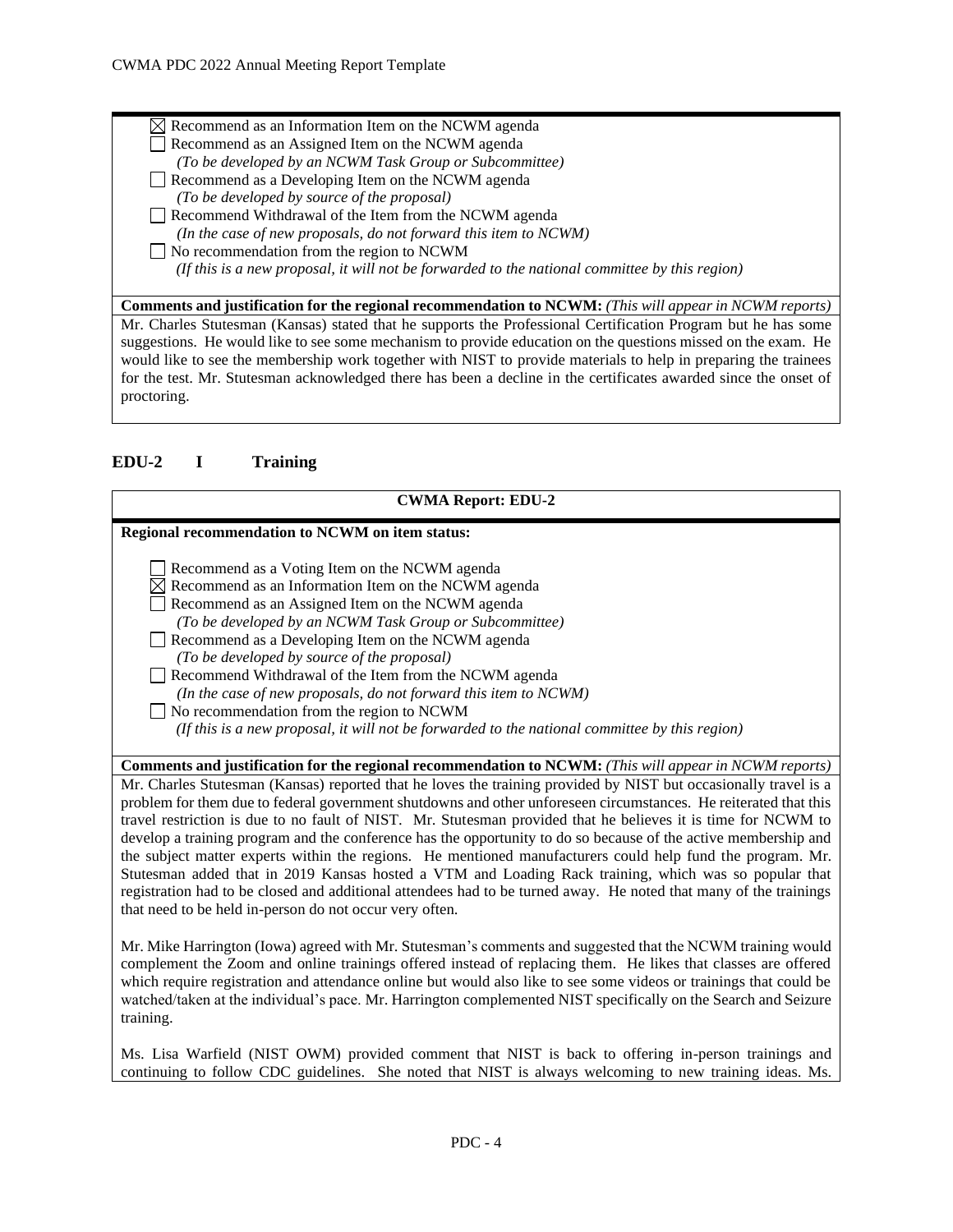Warfield stated that funding is not an issue for NIST.

Mr. Loren Minnich (Kansas) representing the Board of Directors, shared that he is glad to hear NIST is back to holding in-person trainings. He commented that NCWM is currently working to establish supplemental trainings.

#### <span id="page-4-0"></span>**EDU-3 I Instructor Improvement**

| <b>CWMA Report: EDU-3</b>                                                                                                                                                                                                                                                                                                                                                                                                                                                                                     |  |  |
|---------------------------------------------------------------------------------------------------------------------------------------------------------------------------------------------------------------------------------------------------------------------------------------------------------------------------------------------------------------------------------------------------------------------------------------------------------------------------------------------------------------|--|--|
| Regional recommendation to NCWM on item status:                                                                                                                                                                                                                                                                                                                                                                                                                                                               |  |  |
| Recommend as a Voting Item on the NCWM agenda<br>$\boxtimes$ Recommend as an Information Item on the NCWM agenda<br>Recommend as an Assigned Item on the NCWM agenda<br>(To be developed by an NCWM Task Group or Subcommittee)<br>Recommend as a Developing Item on the NCWM agenda<br>(To be developed by source of the proposal)<br>Recommend Withdrawal of the Item from the NCWM agenda<br>(In the case of new proposals, do not forward this item to NCWM)<br>No recommendation from the region to NCWM |  |  |
| (If this is a new proposal, it will not be forwarded to the national committee by this region)                                                                                                                                                                                                                                                                                                                                                                                                                |  |  |
| <b>Comments and justification for the regional recommendation to NCWM:</b> (This will appear in NCWM reports)                                                                                                                                                                                                                                                                                                                                                                                                 |  |  |
| Mr. Charles Stutesman (Kansas) suggested it is time for NCWM to follow NIST in creating a train the trainer<br>program. He commented that the conference or regions could work to develop a solid instructor program. Lastly,<br>Mr. Stutesman expressed some concern about the maturation of the of members of the association and the affect<br>that will have on the knowledge base of the association without a training program to pass information along.                                               |  |  |

## <span id="page-4-1"></span>**EDU-4 I Recommended Topics for Conference Training**

| <b>CWMA Report: EDU-4</b>                                                                                     |  |  |
|---------------------------------------------------------------------------------------------------------------|--|--|
| Regional recommendation to NCWM on item status:                                                               |  |  |
| Recommend as a Voting Item on the NCWM agenda                                                                 |  |  |
| Recommend as an Information Item on the NCWM agenda                                                           |  |  |
| Recommend as an Assigned Item on the NCWM agenda                                                              |  |  |
| (To be developed by an NCWM Task Group or Subcommittee)                                                       |  |  |
| Recommend as a Developing Item on the NCWM agenda                                                             |  |  |
| (To be developed by source of the proposal)                                                                   |  |  |
| Recommend Withdrawal of the Item from the NCWM agenda                                                         |  |  |
| (In the case of new proposals, do not forward this item to NCWM)                                              |  |  |
| No recommendation from the region to NCWM                                                                     |  |  |
| (If this is a new proposal, it will not be forwarded to the national committee by this region)                |  |  |
| <b>Comments and justification for the regional recommendation to NCWM:</b> (This will appear in NCWM reports) |  |  |
| Committee Chair, Elizabeth Lambert (Missouri), asked the region for training suggestions.                     |  |  |
| Mr. Loren Minnich (Kansas) suggested the idea of training on precision scales.                                |  |  |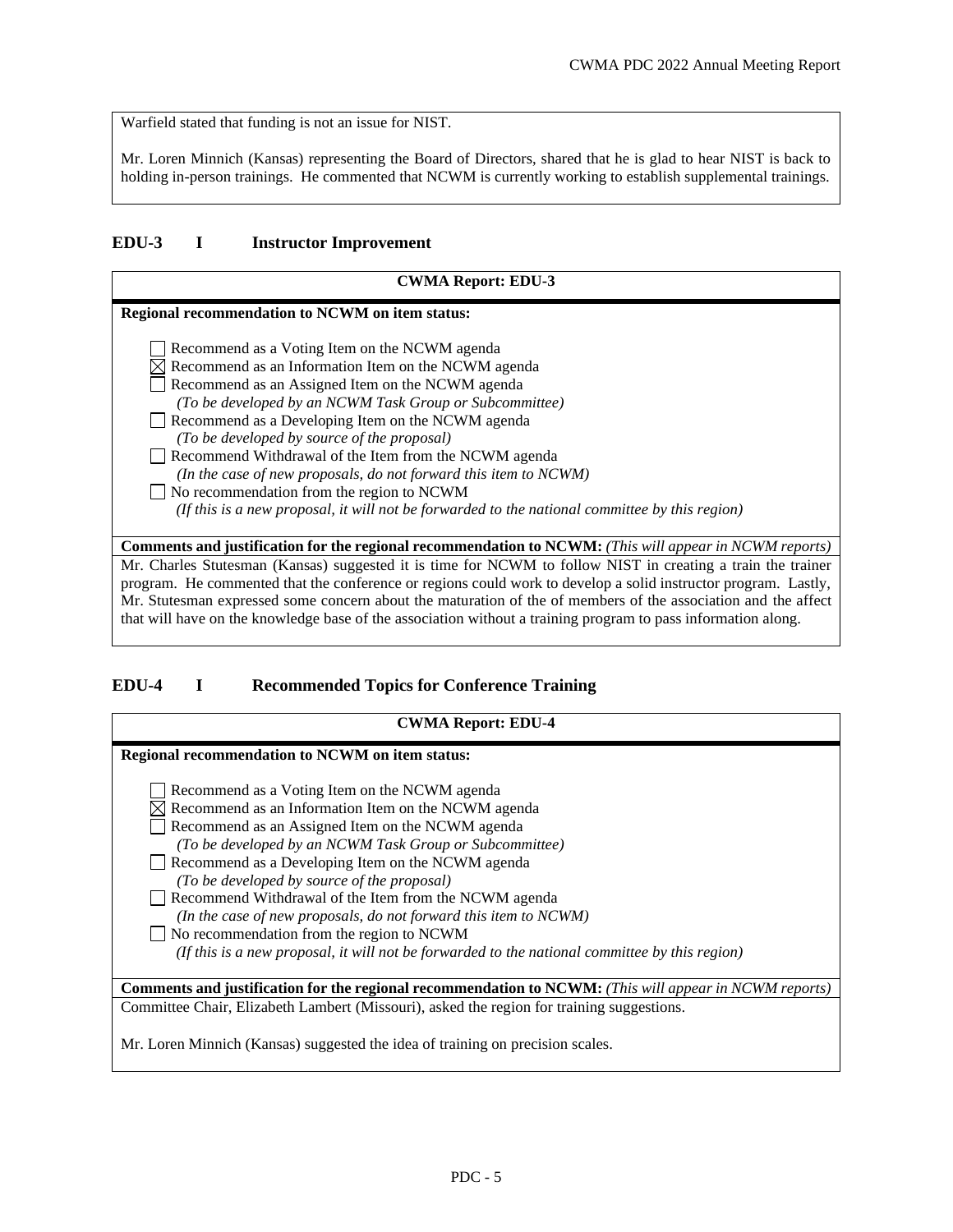## <span id="page-5-0"></span>**PMT – PROGRAM MANAGEMENT**

#### <span id="page-5-1"></span>**PMT-1 I Safety Awareness**

## **CWMA Report: PMT-1 Regional recommendation to NCWM on item status:** Recommend as a Voting Item on the NCWM agenda  $\boxtimes$  Recommend as an Information Item on the NCWM agenda Recommend as an Assigned Item on the NCWM agenda *(To be developed by an NCWM Task Group or Subcommittee)* Recommend as a Developing Item on the NCWM agenda *(To be developed by source of the proposal)*  Recommend Withdrawal of the Item from the NCWM agenda *(In the case of new proposals, do not forward this item to NCWM)* No recommendation from the region to NCWM  *(If this is a new proposal, it will not be forwarded to the national committee by this region)* **Comments and justification for the regional recommendation to NCWM:** *(This will appear in NCWM reports)* Committee Chair, Elizabeth Lambert (Missouri), read a message from Mr. John Bell (Missouri), Safety Subcommittee Chair and Regional Safety Liaison. In his message, Mr. Bell noted the results of the safety survey will be presented at the National Conference in July. He also reminded everyone to pass along safety emails to inspectors and use the safety resources on the NCWM website.

Ivan Hankins (Iowa) suggested that safety is often overlooked and a program may see some success in obtaining program needs by pairing the need with how it could assist with safety concerns.

Mr. Konrad Crockford (North Dakota) provided comment that environmental challenges that could lead to slips, trips, and falls are other safety concerns and mechanisms to prevent them should be put in place.

### <span id="page-5-2"></span>**PMT-2 I Skimmer Education Task Group**

#### **CWMA Report: PMT-2**

| Regional recommendation to NCWM on item status:                                                                    |
|--------------------------------------------------------------------------------------------------------------------|
| Recommend as a Voting Item on the NCWM agenda                                                                      |
| $\boxtimes$ Recommend as an Information Item on the NCWM agenda                                                    |
| Recommend as an Assigned Item on the NCWM agenda                                                                   |
| (To be developed by an NCWM Task Group or Subcommittee)                                                            |
| Recommend as a Developing Item on the NCWM agenda                                                                  |
| (To be developed by source of the proposal)                                                                        |
| Recommend Withdrawal of the Item from the NCWM agenda                                                              |
| (In the case of new proposals, do not forward this item to NCWM)                                                   |
| $\Box$ No recommendation from the region to NCWM                                                                   |
| (If this is a new proposal, it will not be forwarded to the national committee by this region)                     |
|                                                                                                                    |
| <b>Comments and justification for the regional recommendation to NCWM:</b> (This will appear in NCWM reports)      |
| Mr. Mike Harrington (Iowa) representing the Skimmer Education Task Group, noted that the task group has not        |
| made any progress since the NCWM interim meeting but believes John McGuire (New Jersey) may be working on          |
| finding a speaker for the NCWM annual meeting. He mentioned he believes there is renewed interest in retail motor  |
| fuel dispenser security with the roll-out of EMV for retail motor fuel dispensers and the addition of security for |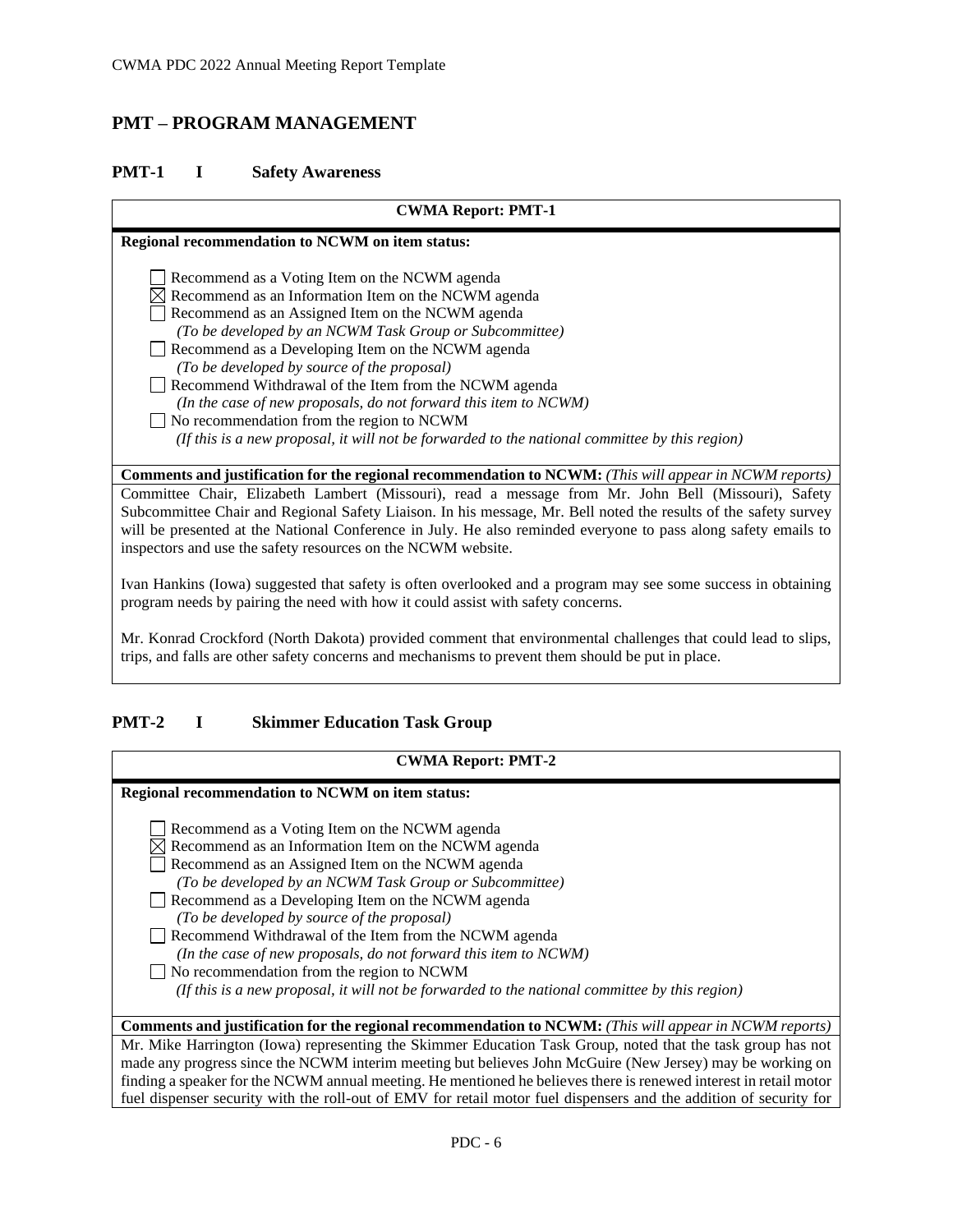retail motor fuel dispensers found in 2022 Handbook 44 Liquid Measuring Device Code. Lastly, Mr. Harrington stated the three major Iowa stations have reported \$1 million losses each due to skimmer pay backs.

Mr. Konrad Crockford (North Dakota) noted he would like to have some resources for station owners to learn about skimmers especially now that stations may now be responsible for skimmer charges.

Mr. Ivan Hankins (Iowa) stated that something similar to what Mr. Crockford suggested is currently being put together within a field training manual for retail motor fuel dispensers.

Ms. Elizabeth Lambert, Missouri | Committee Chair

Ms. Brenda Geist, Kansas | Member

Mr. Brian Fuller, Iowa | Member

Mr. Ryan Rogers, Hoidale Company | AMC Representative

Mr. Scott Ferguson, Michigan | NCWM Representative

**Professional Development Committee**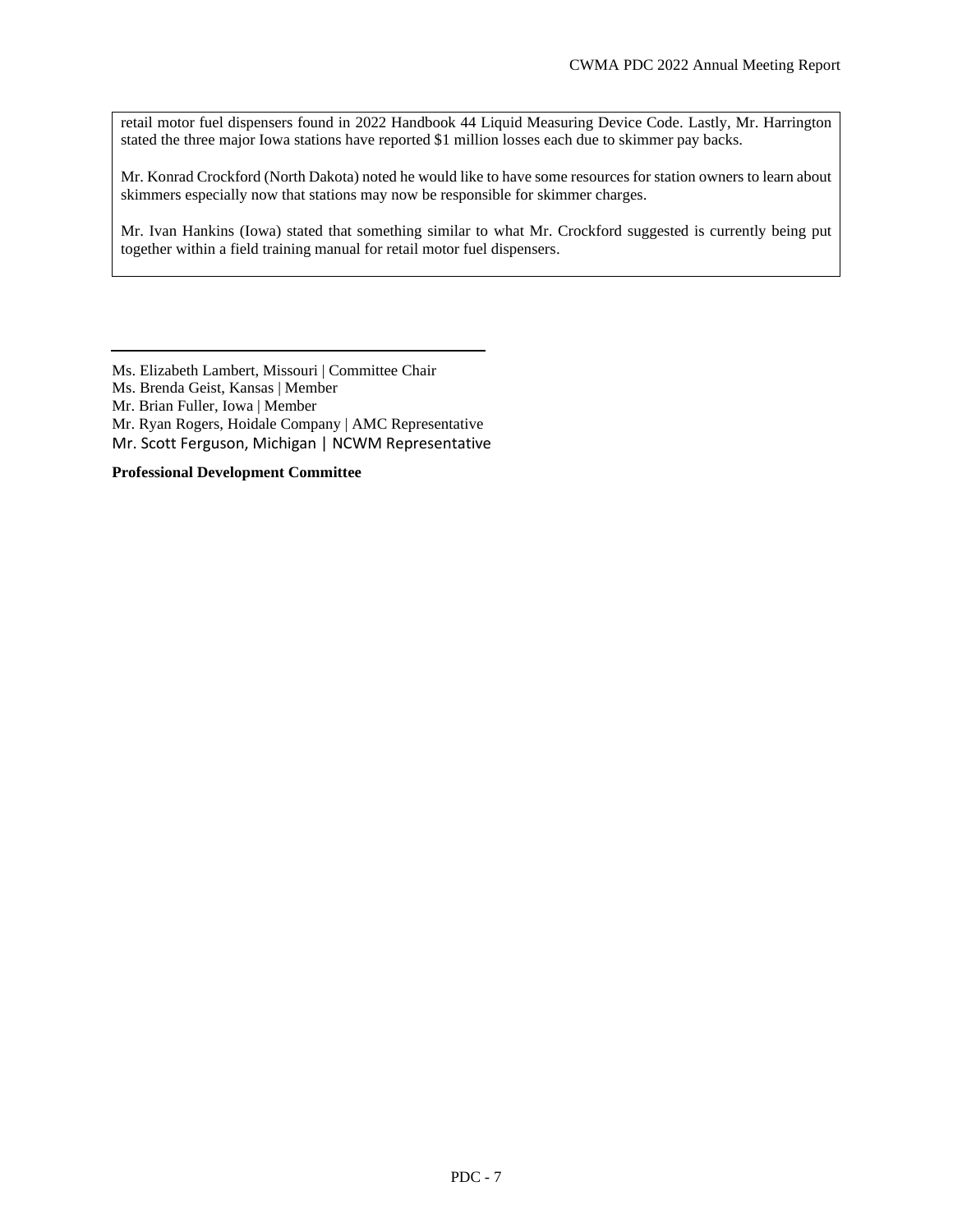# **Appendix A**

#### **Summary of NIST OWM Training Conducted in 2021** (PDC Agenda Item EDU-2)

| $(120 - 1)$<br><b>Summary of NIST OWM Training Conducted in 2021</b>                                     |                        |           |                           |
|----------------------------------------------------------------------------------------------------------|------------------------|-----------|---------------------------|
| <b>Area/Course Name</b>                                                                                  | <b>Start Date</b>      | Location  | No. of<br><b>Students</b> |
| <b>Laboratory Metrology</b>                                                                              |                        |           |                           |
| Fundamentals of Metrology & LAP Problems Preparation                                                     | $1/12/21$ &<br>5/11/21 | Web-based | 6                         |
| <b>Regional Measurement Assurance Programs</b>                                                           |                        |           |                           |
| MidMAP                                                                                                   | 10/24/21               | Web-based | 25                        |
| <b>NEMAP</b>                                                                                             | 08/02/21               | Web-based | 21                        |
| <b>SEMAP</b>                                                                                             | 03/22/21               | Web-based | 32                        |
| <b>SWAP</b>                                                                                              | 08/30/21               | Web-based | 25                        |
| <b>WRAP</b>                                                                                              | 05/03/21               | Web-based | 22                        |
| <b>Webinars</b>                                                                                          |                        |           |                           |
| <b>Basic Uncertainty Concepts</b>                                                                        | 05/20/21               | Web-based | $\,8\,$                   |
| <b>Contract Review</b>                                                                                   | 03/11/21               | Web-based | $\,8\,$                   |
| <b>Contract Review</b>                                                                                   | 07/29/21               | Web-based | 5                         |
| Document Control and Record Keeping                                                                      | 03/04/21               | Web-based | 10                        |
| Document Control and Record Keeping                                                                      | 07/22/21               | Web-based | 6                         |
| Info Hour - Assessing Field Standards for Calibration &<br>Use (3 sessions: 6/22/21; 9/21/21; & 11/9/21) | 06/22/21               | Web-based | 172                       |
| Software Verification & Validation                                                                       | 06/10/21               | Web-based | 9                         |
| <b>State Laboratory Annual Submission Process</b>                                                        | 07/01/21               | Web-based | 58                        |
| <b>Laws and Metric Program</b>                                                                           |                        |           |                           |
|                                                                                                          |                        |           |                           |
| <b>Packaging &amp; Price Verification</b>                                                                |                        |           |                           |
| Handbook 130 – Examination Procedure for Price                                                           | 5 Sessions             | Web-based | Total                     |
| Verification                                                                                             | Jan to Oct             |           | 178                       |
| 5 Sessions: 1/21/2021; 2/16/2021; 4/14/2021;<br>7/14/2021; 10/1/2021                                     | 2021                   |           |                           |
| Handbook 130 - Overview of the Uniform Packaging and                                                     | 4 Sessions             | Web-based | Total                     |
| Labeling Regulation                                                                                      | Feb to Oct             |           | 156                       |
| 4 Sessions: 2/17/2021; 4/15/2021; 7/15/2021;                                                             | 2021                   |           |                           |
| 10/7/2021                                                                                                |                        |           |                           |
| Handbook 133 - How to Test Animal Bedding                                                                | 4 Sessions             | Web-based | Total                     |
| 4 Sessions: 2/24/2021; 4/28/2021; 7/13/2021;                                                             | Feb to Oct             |           | 71                        |
| 10/20/2021                                                                                               | 2021                   |           |                           |
| Handbook 133 – Overview of Handbook 133                                                                  | 5 Sessions             | Web-based | 195                       |
| 5 Sessions: 2/18/2021; 4/19/2021; 7/27/2021;                                                             | Feb to Oct             |           |                           |
| 8/26/2021; 10/14/2021                                                                                    | 2021                   |           |                           |
| Weights and Measures Inspections - Evidence, Search and                                                  | 5 Sessions             | Web-based | Total                     |
| Seizure, and Due Process                                                                                 | Jan to Oct             |           | 183                       |
| 5 Sessions: 1/26/2021; 2/23/2021; 4/22/2021;                                                             | 2021                   |           |                           |
| 7/1/2021; 10/26/2021<br>LPG (Propane) - Verifying the Net Contents of 20 lb                              | 4 Sessions             | Web-based | Total                     |
| Cylinders (Part 1) - NEW                                                                                 | Jun to Oct             |           | 338                       |
|                                                                                                          | 2021                   |           |                           |
| 4 Sessions: 6/30/2021; 7/26/2021; 8/24/2021;<br>10/21/2021                                               |                        |           |                           |
| <b>Metric Education</b>                                                                                  |                        |           |                           |
| Info Session - Metric Education Resources                                                                | 05/22/21               | Web-based | 5                         |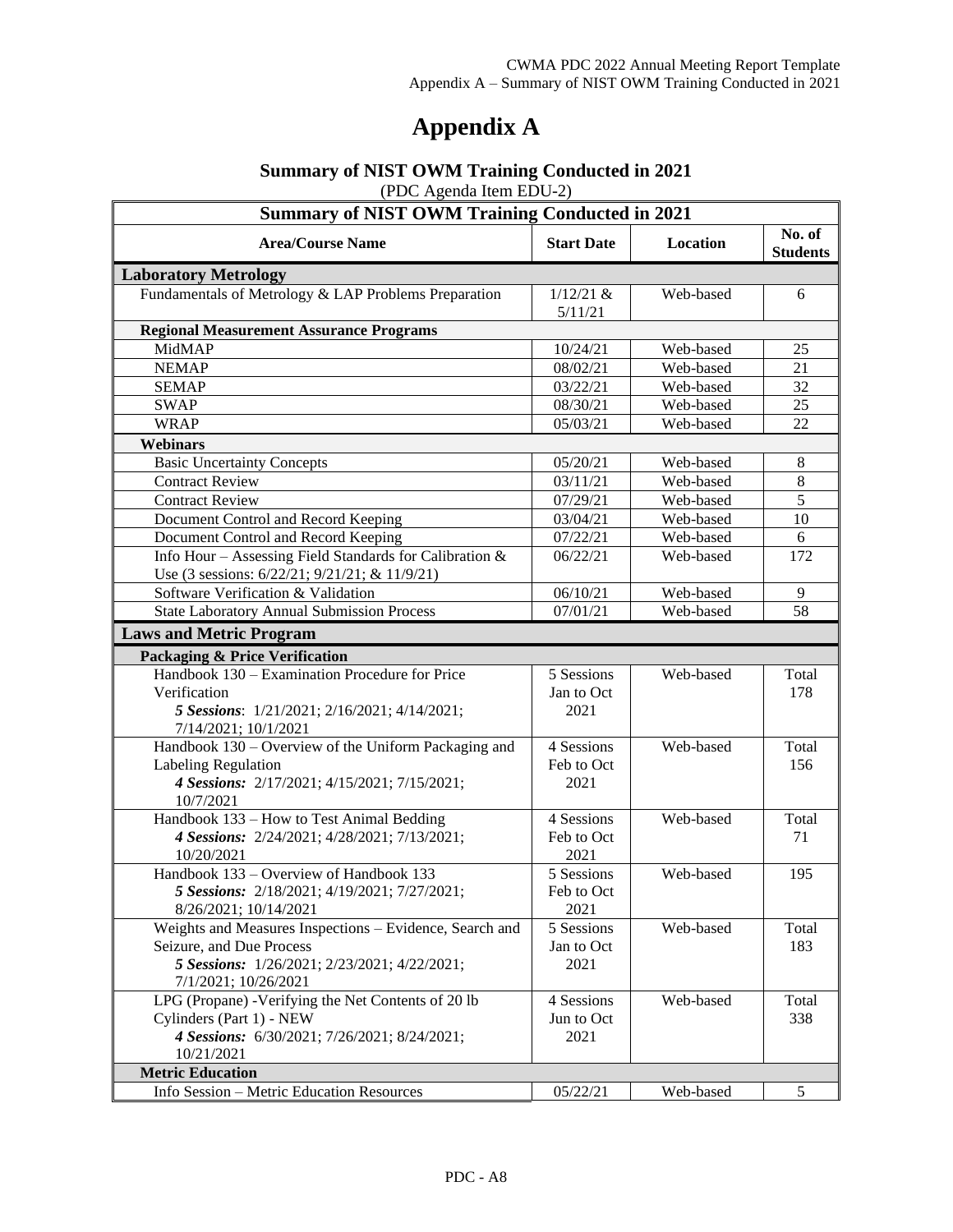### CWMA PDC 2022 Annual Meeting Report Template Appendix A – Summary of NIST OWM Training Conducted in 2021

|                                                       | 09/11/21 | Web-based |  |
|-------------------------------------------------------|----------|-----------|--|
|                                                       | 09/29/21 | Web-based |  |
| Info Session – Metric Estimation                      | 08/14/21 | Web-based |  |
|                                                       | 09/15/21 | Web-based |  |
| Measurement System Basics – SI and US Customary Units | 08/26/21 | Webinar   |  |
| for Regulatory Officials                              |          |           |  |
| <b>Legal Metrology Devices</b>                        |          |           |  |
| No training seminars were offered in 2021.            |          |           |  |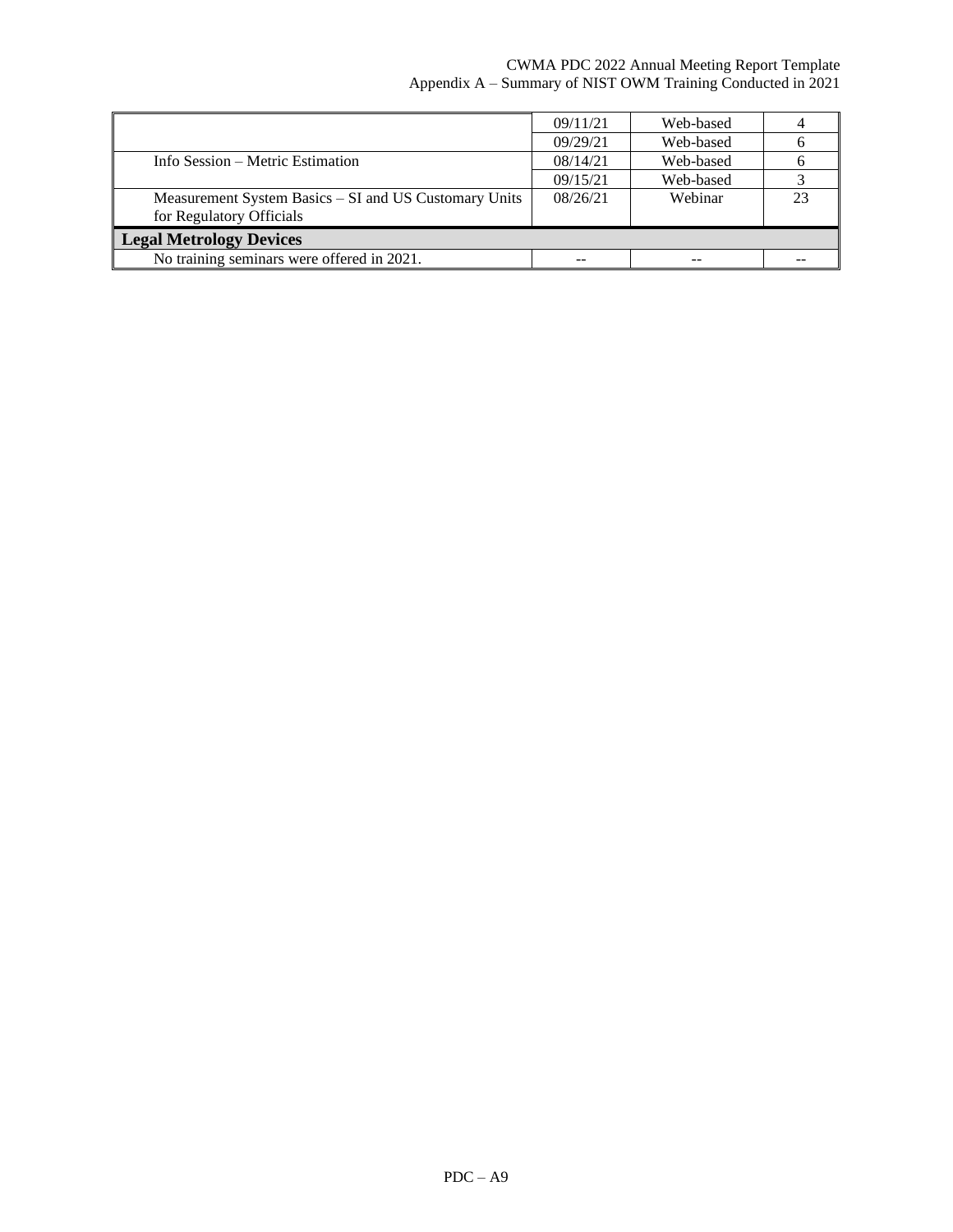## **Appendix B**

### **NIST OWM Training: Future Plans – Updated Information**

(PDC Agenda Item EDU-2)

#### **No current commitments to in-person training for 2021**

• All in person field inspection classes postponed until further notice

#### **Training in FY 2022**

- Travel restrictions may lift later this summer
- Continuing to assess as the situation unfolds
	- o Local pandemic restrictions
	- o Travel restrictions for training staff and students
- Unclear how pandemic related restrictions will affect NIST OWM's future in-person training for all programs
	- o Impact of social distancing requirements on classroom size, configuration, and ability to present to groups of students
- Lab Metrology Program closely watching NIST OWM policies regarding hosting events in-person

#### **Training Going Forward**

- Will continue to offer virtual training
- Plan to expand available virtual training topics
- Experimenting with available technology and tools to best incorporate elements of "hands on" in-field inspection training

#### **Virtual Training Space**

- Significant progress on outfitting a virtual training space at NIST for OWM's use in delivering virtual training
	- o Small group within OWM has been working with their NIST staff to plan this effort
	- o Space has been allocated and equipment purchases are in progress
	- o Significant support from the Physical Measurement Laboratory (OWM's larger operating unit)
	- o Looking forward to beginning work on this space

#### **OWM Trainers**

- Participating in a variety of training courses as part of their professional development
	- o Virtual training design, development, and delivery

#### **Considering Development of Hybrid Courses**

- For uses during and after pandemic
- Virtual sessions coupled with hands-on sessions using virtual technology and/or local on-site trainers to help facilitate

#### **See OWM Calendar of Events for Upcoming Training**

- [www.nist.gov/newsevents/upcomingevents/org/6436](http://www.nist.gov/newsevents/upcomingevents/org/6436)
- Note: A series of three new webinars planned on the topic of LPG Cylinder Refilling
	- $\circ$  LPG (Propane) Verifying the Net Contents of 20 lb Cylinders (Part 1)" already in progress with several upcoming sessions